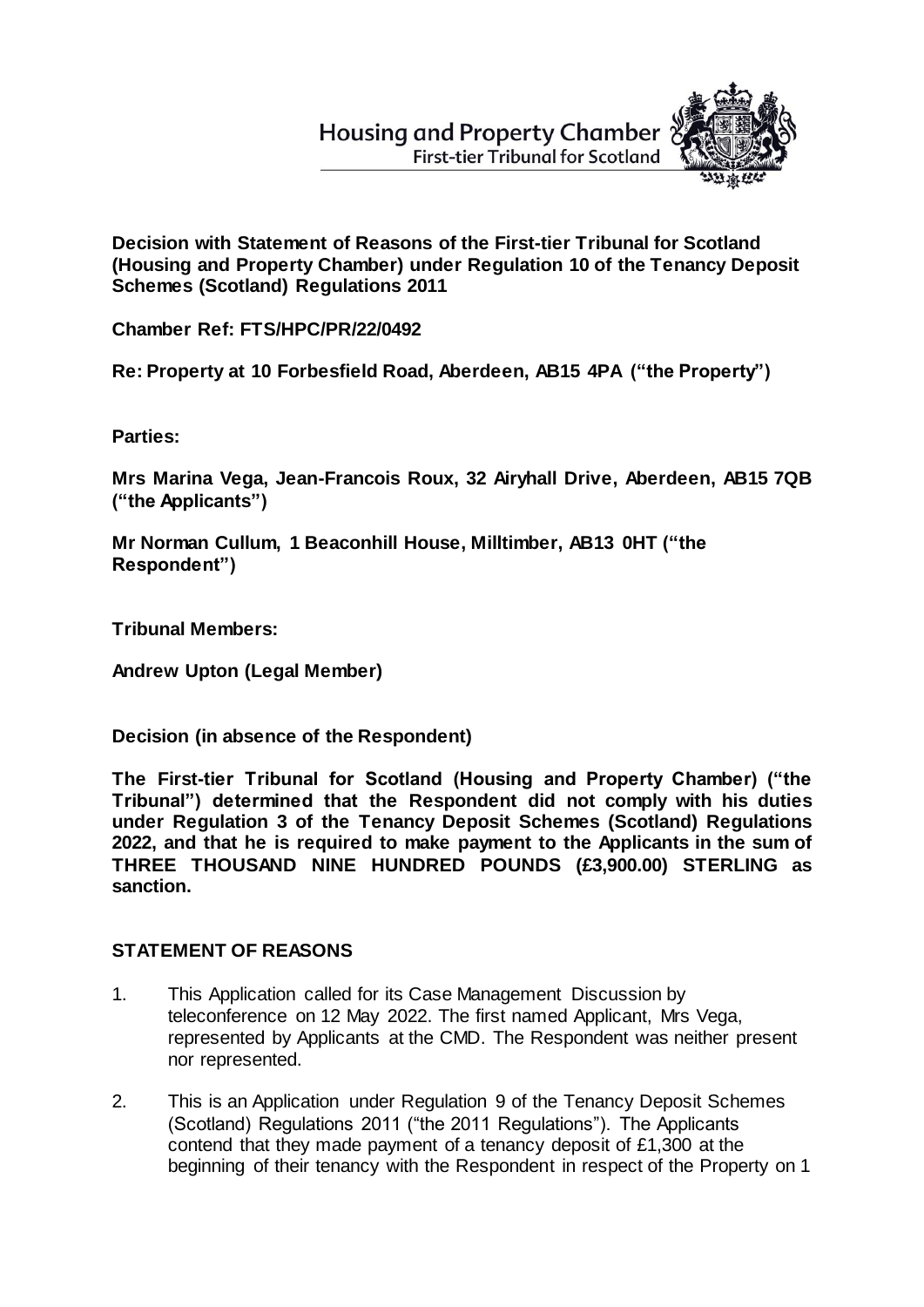February 2021. The Respondent failed to lodge the tenancy deposit with an approved Tenancy Deposit Scheme, or to provide the tenant with the information specified in Regulation 42 of the 2011 Regulations, within 30 working days. In fact, the Applicants say that the Respondent has never lodged their deposit with an approved Scheme.

3. In terms of the 2011 Regulations:-

*"3.—*

- (1) A landlord who has received a tenancy deposit in connection with a relevant tenancy must, within 30 working days of the beginning of the tenancy—
	- (a) pay the deposit to the scheme administrator of an approved scheme; and
	- (b) provide the tenant with the information required under regulation 42.
- (1A) Paragraph (1) does not apply—
	- (a) where the tenancy comes to an end by virtue of section 48 or 50 of the Private Housing (Tenancies) (Scotland) Act 2016, and
	- (b) the full amount of the tenancy deposit received by the landlord is returned to the tenant by the landlord,

within 30 working days of the beginning of the tenancy.

- (2) The landlord must ensure that any tenancy deposit paid in connection with a relevant tenancy is held by an approved scheme from the date it is first paid to a tenancy deposit scheme under paragraph (1)(a) until it is repaid in accordance with these Regulations following the end of the tenancy.
- (2A) Where the landlord and the tenant agree that the tenancy deposit is to be paid in instalments, paragraphs (1) and (2) apply as if—
	- (a) the references to deposit were to each instalment of the deposit, and
	- (b) the reference to the beginning of the tenancy were to the date when any instalment of the deposit is received by the landlord.
- (3) A *"relevant tenancy"* for the purposes of paragraphs (1) and (2) means any tenancy or occupancy arrangement—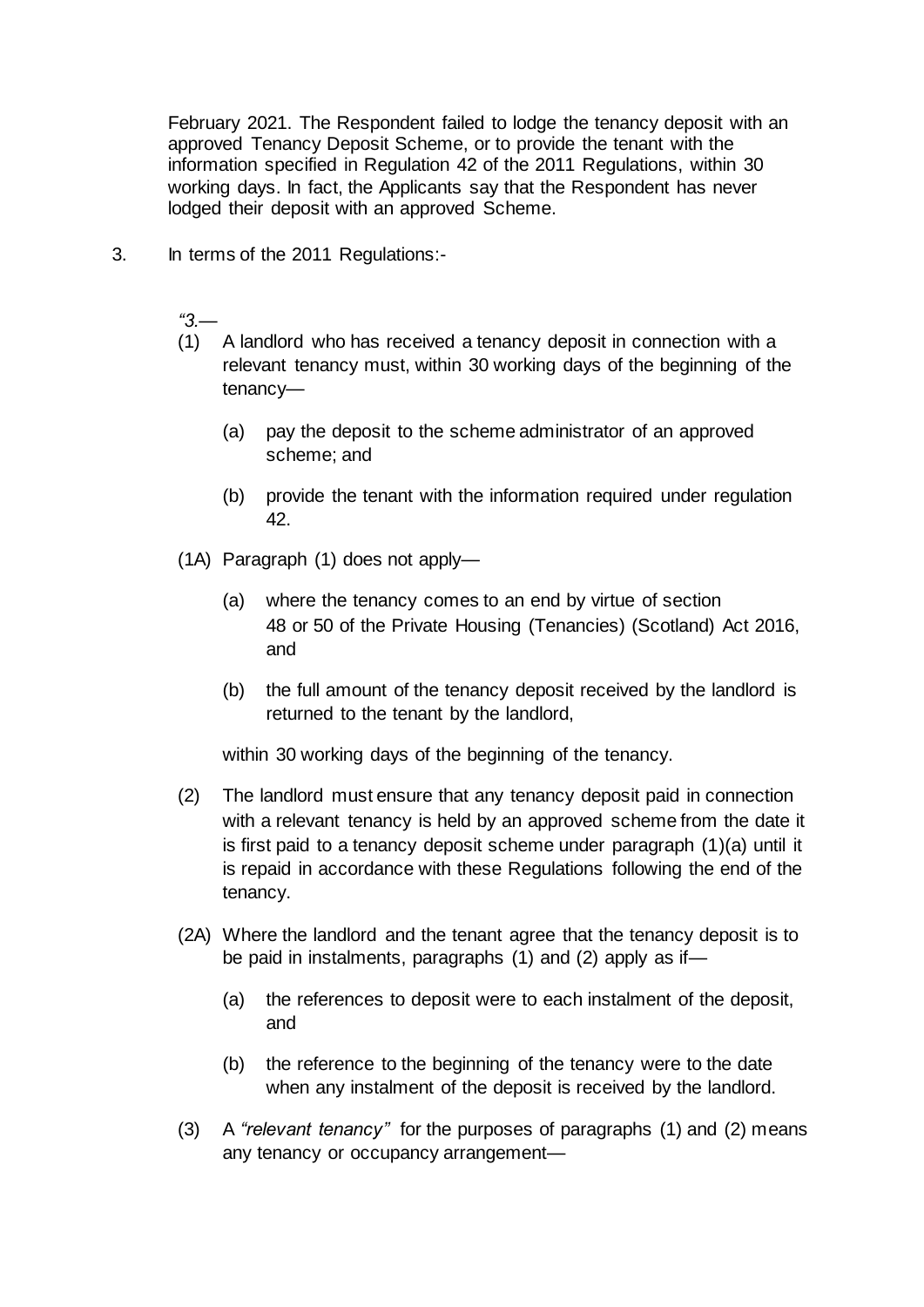- (a) in respect of which the landlord is a relevant person; and
- (b) by virtue of which a house is occupied by an unconnected person,

unless the use of the house is of a type described in section 83(6) (application for registration) of the 2004 Act.

- (4) In this regulation, the expressions *"relevant person"* and *"unconnected person"* have the meanings conferred by section 83(8) of the 2004 Act.
- *9.—*
- (1) A tenant who has paid a tenancy deposit may apply to the [First-tier Tribunal]1 for an order under regulation 10 where the landlord did not comply with any duty in regulation 3 in respect of that tenancy deposit.
- (2) An application under paragraph (1) must be made no later than 3 months after the tenancy has ended.

*10.*

If satisfied that the landlord did not comply with any duty in regulation 3 the First-tier Tribunal —

- (a) must order the landlord to pay the tenant an amount not exceeding three times the amount of the tenancy deposit; and
- (b) may, as the [First-tier Tribunal]1 considers appropriate in the circumstances of the application, order the landlord to—
	- (i) pay the tenancy deposit to an approved scheme; or
	- (ii) provide the tenant with the information required under regulation 42.

*42.— Landlord's duty to provide information to the tenant*

- (1) The landlord must provide the tenant with the information in paragraph (2) within the timescales specified in paragraph (3).
- (2) The information is—
	- (a) confirmation of the amount of the tenancy deposit paid by the tenant and the date on which it was received by the landlord;
	- (b) the date on which the tenancy deposit was paid to the scheme administrator;
	- (c) the address of the property to which the tenancy deposit relates;
	- (d) a statement that the landlord is, or has applied to be, entered on the register maintained by the local authority under section 82 (registers) of the 2004 Act;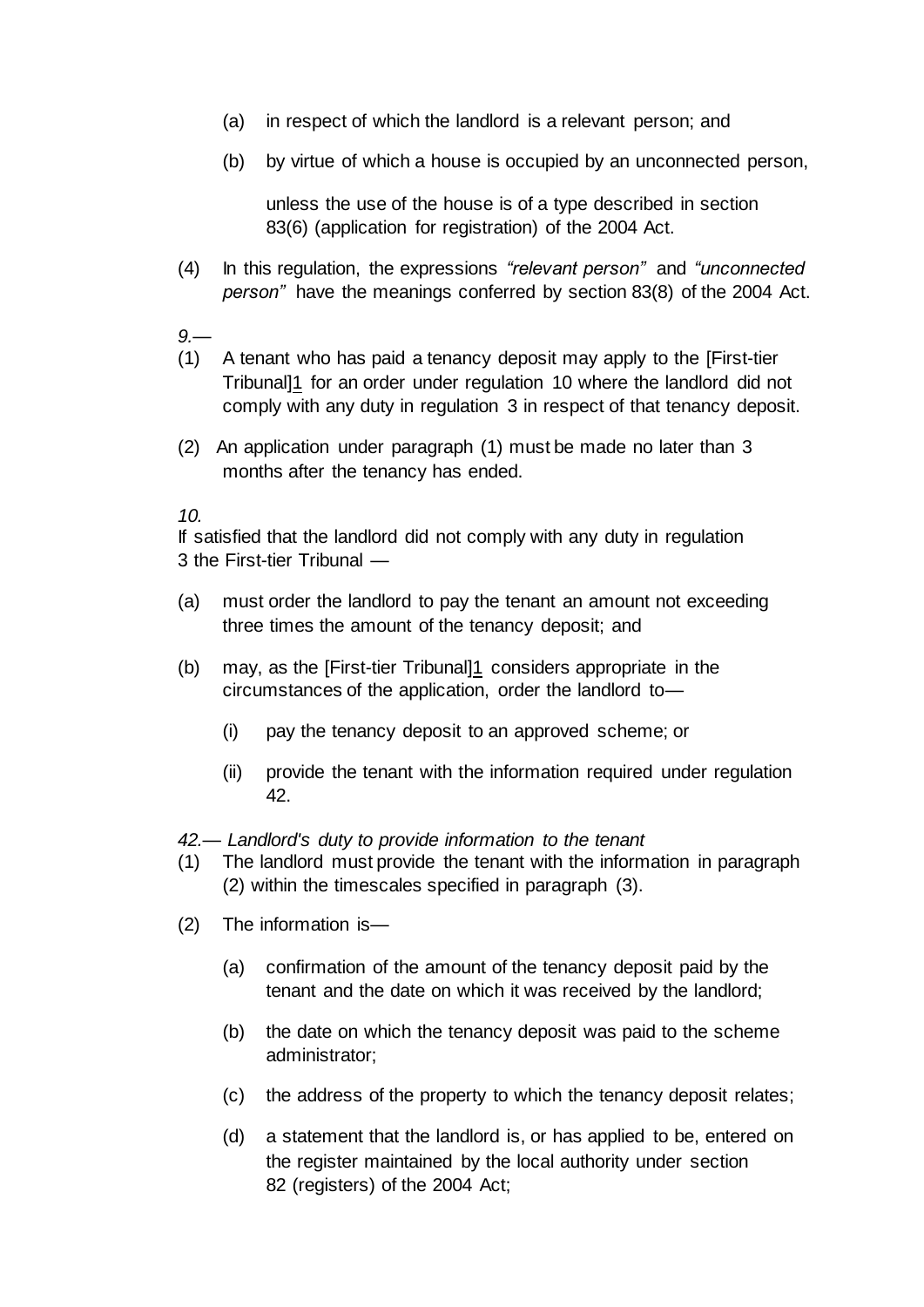- (e) the name and contact details of the scheme administrator of the tenancy deposit scheme to which the tenancy deposit was paid; and
- (f) the circumstances in which all or part of the tenancy deposit may be retained at the end of the tenancy, with reference to the terms of the tenancy agreement.
- (3) The information in paragraph (2) must be provided—
	- (a) where the tenancy deposit is paid in compliance with regulation 3(1), within the timescale set out in that regulation; or
	- (b) in any other case, within 30 working days of payment of the deposit to the tenancy deposit scheme.
- (4) Where the landlord and the tenant agree that the tenancy deposit is to be paid in instalments—
	- (a) paragraphs (2) and (3) apply as if the references to deposit were to each instalment of the deposit, and
	- (b) in relation to the information provided under paragraph (2)(a), confirmation of the cumulative amount of the tenancy deposit paid by the tenant in respect of each instalment after the first instalment."
- 4. In terms of Rule 17(4) of the First-tier Tribunal for Scotland Housing and Property Chamber Rules of Procedure 2017, the Tribunal may do anything at a Case Management Discussion that it may do at a Hearing, including make a decision. In terms of Rule 2, the Tribunal requires to have regard to the overriding objection to deal with proceedings justly when making a decision; including the need to avoid unnecessary delay.
- 5. The Respondent has received service of the Application and notification of the CMD. He has chosen not to attend to dispute the Application. In light of that, it appears to the Tribunal that the Respondent does not dispute that he has failed to comply with his duties under Regulation 3. The Tribunal considers that a Hearing would only delay matters unnecessarily, and that it has sufficient information available to it to make a decision.
- 6. Mrs Vega confirmed to the Tribunal that she had made enquiries with all three of the approved Tenancy Deposit Schemes in Scotland and been told that none of them held a tenancy deposit in respect of the Property. She also confirmed that the Applicants had not received any information regarding their deposit having been lodged. In any event, the Respondent had not appeared to dispute that he had failed to lodge the tenancy deposit with an approved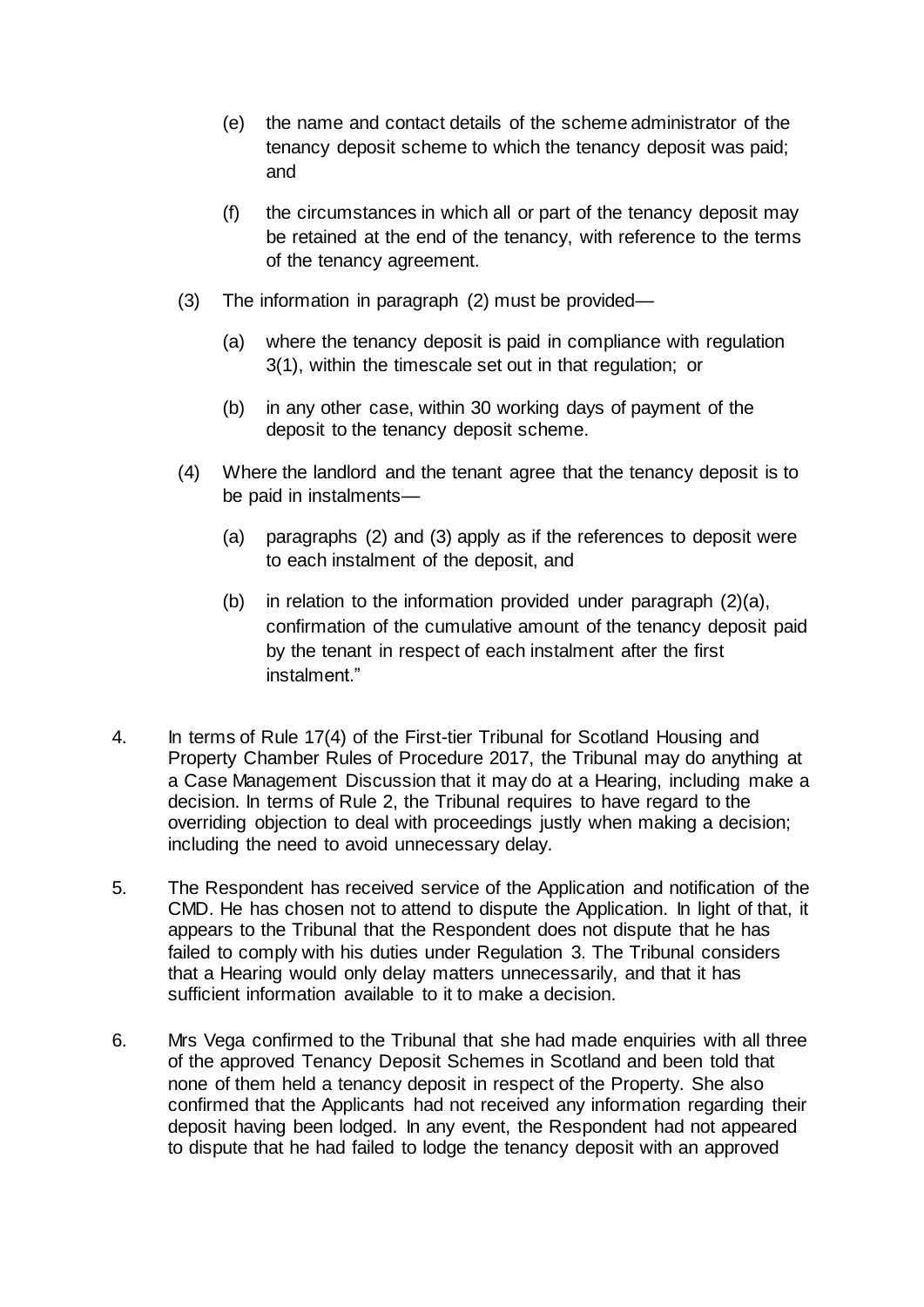Scheme. In all of the circumstances, the Tribunal was satisfied that the Respondent was in breach of his duties under both Regulation 3(1)(a) and (b).

- 7. That being the case, the Tribunal is required by Regulation 10(a) to make an order for payment by the Respondent to the Applicants. That payment is a sanction for the Respondent's breach of statutory obligation. Regulation 10 creates strict liability. The only discretion afforded to the Tribunal relates to the sanction to be imposed. Regulation 10 imposes a maximum sanction of a sum not exceeding three times the tenancy deposit. The determination of the appropriate sanction involves an exercise of judicial discretion, having regard to all of the circumstances of the case.
- 8. The exercise of judicial discretion in cases such as this was considered by Sheriff Welsh in *Jenson v Fappiano*, 2015 SCEDIN 6. At paragraphs 11 and 12, Sheriff Welsh stated as follows:-

"11… I consider regulation 10(a) to be permissive in the sense of setting an upper limit and not mandatory in the sense of fixing a tariff. The regulation does not mean the award of an automatic triplication of the deposit, as a sanction. A system of automatic triplication would negate meaningful judicial assessment and control of the sanction. I accept that discretion is implied by the language used in regulation  $10(a)$  but I do not accept the sheriff's discretion is 'unfettered'. In my judgment what is implied, is a judicial discretion and that is always constrained by a number of settled equitable principles.

- 1. Judicial discretion is not exercised at random, in an arbitrary, automatic or capricious manner. It is a rational act and the reasons supporting it must be sound and articulated in the particular judgment.
- 2. The result produced must not be disproportionate in the sense that trivial noncompliance cannot result in maximum sanction. There must be a judicial assay of the nature of the noncompliance in the circumstances of the case and a value attached thereto which sounds in sanction.
- 3. A decision based on judicial discretion must be fair and just ( *'The Discretion of the Judge'* , Lord Justice Bingham, 5 Denning L.J. 27 1990).

12. Judicial discretion is informed and balanced by taking account of these factors within the particular circumstances of the case. The extent to which deterrence is an active factor in setting the sanction will vary (cf *Tenzin v Russell 2014 Hous. L.R. 17* ). The judicial act, in my view, is not to implement Government policy but to impose a fair, proportionate and just sanction in the circumstances of the case."

9. It is the Tribunal's view that Sheriff Welsh's observations represent the correct approach to determining Applications under the 2011 Regulations.